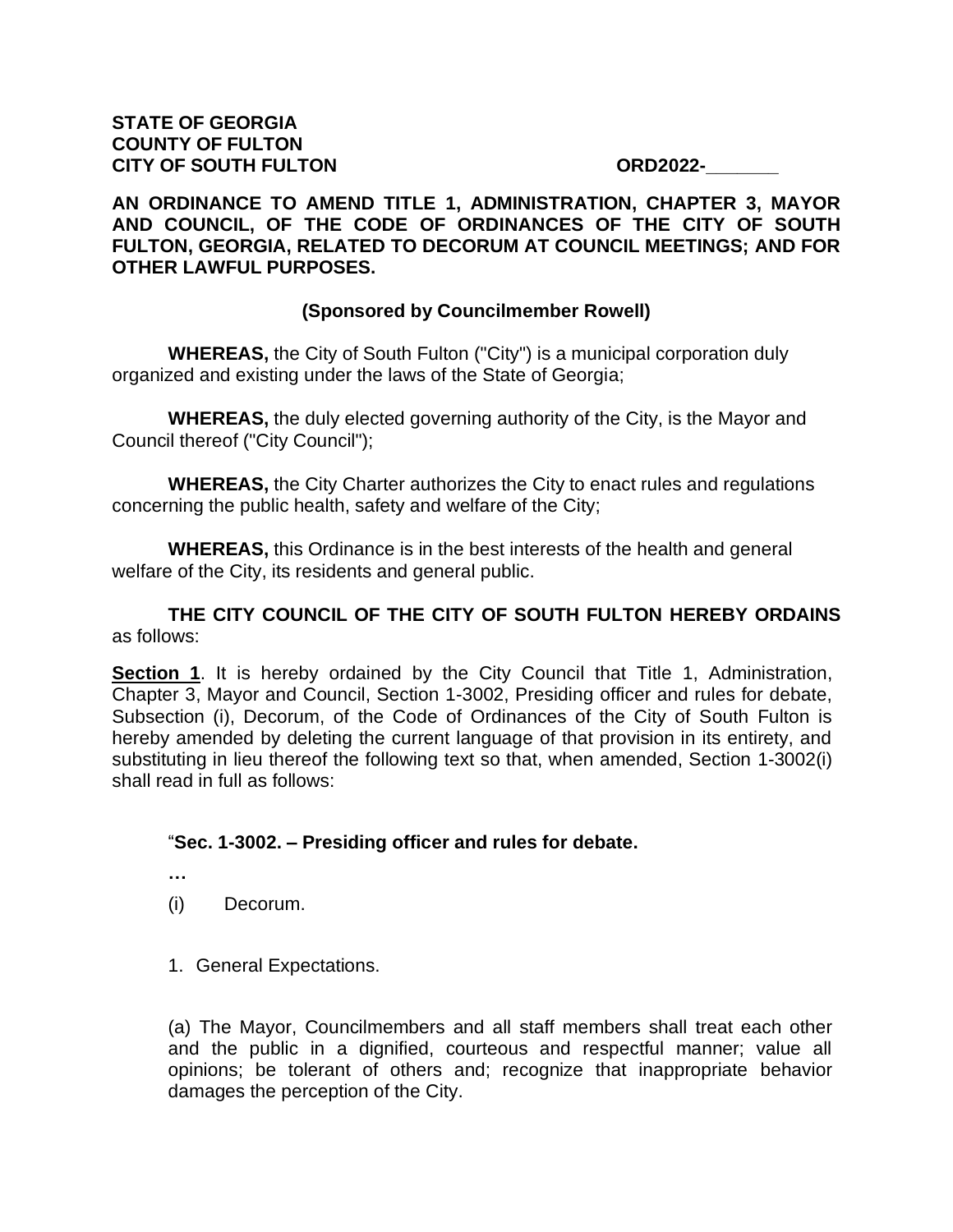(b) The Mayor or a Councilmember seeking information from staff shall do so within the confines of proper decorum.

(c) Council Members shall not speak until recognized by the chair and likewise shall not interrupt another Councilmember's remarks. All comments made by a Councilmember shall directly address the motion or item being discussed.

(d) Any Councilmember shall have the right to express dissent from or protest against any resolution or action of the Council and have the reason entered into the minutes.

2. Enforcement.

(a) The Mayor shall enforce the rules of decorum.

(b) Violation by the Mayor or a Councilmember.

(1) If the Mayor or a Councilmember believes another member has violated a particular rule of decorum, he or she, upon recognition by the Mayor, may raise a point of order. Another Councilmember need not second that point of order before the issue can be considered.

(2) Upon the raising of the point of order, the Mayor may rule on the issue or may allow the entire Council to decide the issue by a majority vote.

(3) In the event the Mayor is alleged to have violated a particular rule of decorum, the duties assigned to the Mayor in this subsection shall be performed by the Mayor pro tempore.

(4) The penalties provided in subsection 3 of this section may be imposed only where the following conditions are met:

A. The issue raised by the point of order is considered by the entire Council;

B. The Mayor or Councilmember alleged to have committed the violation is provided written or oral notice of the alleged violation;

C. The Mayor or Councilmember alleged to have committed the violation is provided an opportunity to be heard by the other members of the Council in defense of the charge; and

D. Five (5) members of the Council affirmatively vote to (i) find the violation occurred; and (ii) impose the penalty.

(c) Violation by a staff member.

(1) If the Mayor or a Councilmember believes a staff member has violated a particular rule of decorum, he or she, upon recognition by the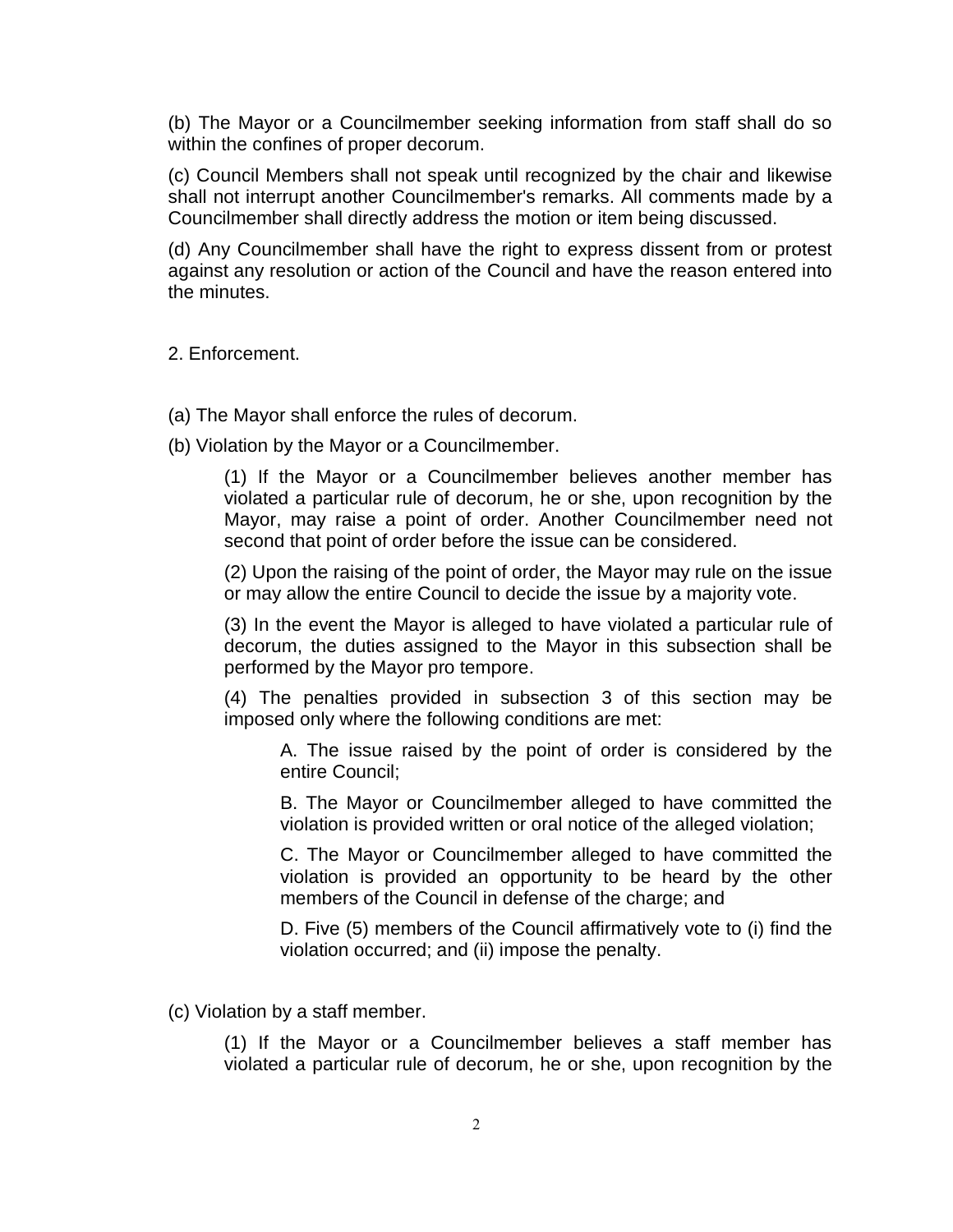chair, may raise a point of order. Another Councilmember must second that point of order before the issue can be considered.

(2) Upon the raising of the point of order, the chair may rule on the issue or may allow the entire Council to decide the issue by a majority vote.

(3) The penalties provided in subsection 3 of this section may be imposed only where the following conditions are met:

A. The issue raised by the point of order is considered by the entire Council;

B. The staff member alleged to have committed the violation is provided written or oral notice of the alleged violation;

C. The staff member alleged to have committed the violation is provided an opportunity to be heard by the other members of the Council in defense of the charge; and

D. Five (5) members of the Council affirmatively votes to (i) find the violation occurred; and (ii) impose the penalty.

3. Penalties

(a) For each violation of this section, the violator may be subject to the following penalties:

(1) Administrative sanction.

A. For a first violation by the violator of this section, the Council may impose upon the violator an administrative sanction in an amount not to exceed \$250.

B. For a second violation by the violator of this section that occurs within twelve months after a first violation by him or her, the Council may impose upon the violator an administrative sanction in an amount not to exceed \$500.

C. For a third (or subsequent) violation by the violator of this section that occurs within twelve months after the first violation by him or her, the Council may impose upon the violator an administrative fine in an amount not to exceed \$1000.

D. A second violation of this section by a violator that occurs more than twelve months after a prior violation by him or her shall be treated as a first violation under subsection A.

E. Within 30 days of the imposition of any sanction imposed under this subsection, the violator shall deposit into the general fund of the City of South Fulton monies equaling the entire amount of that sanction.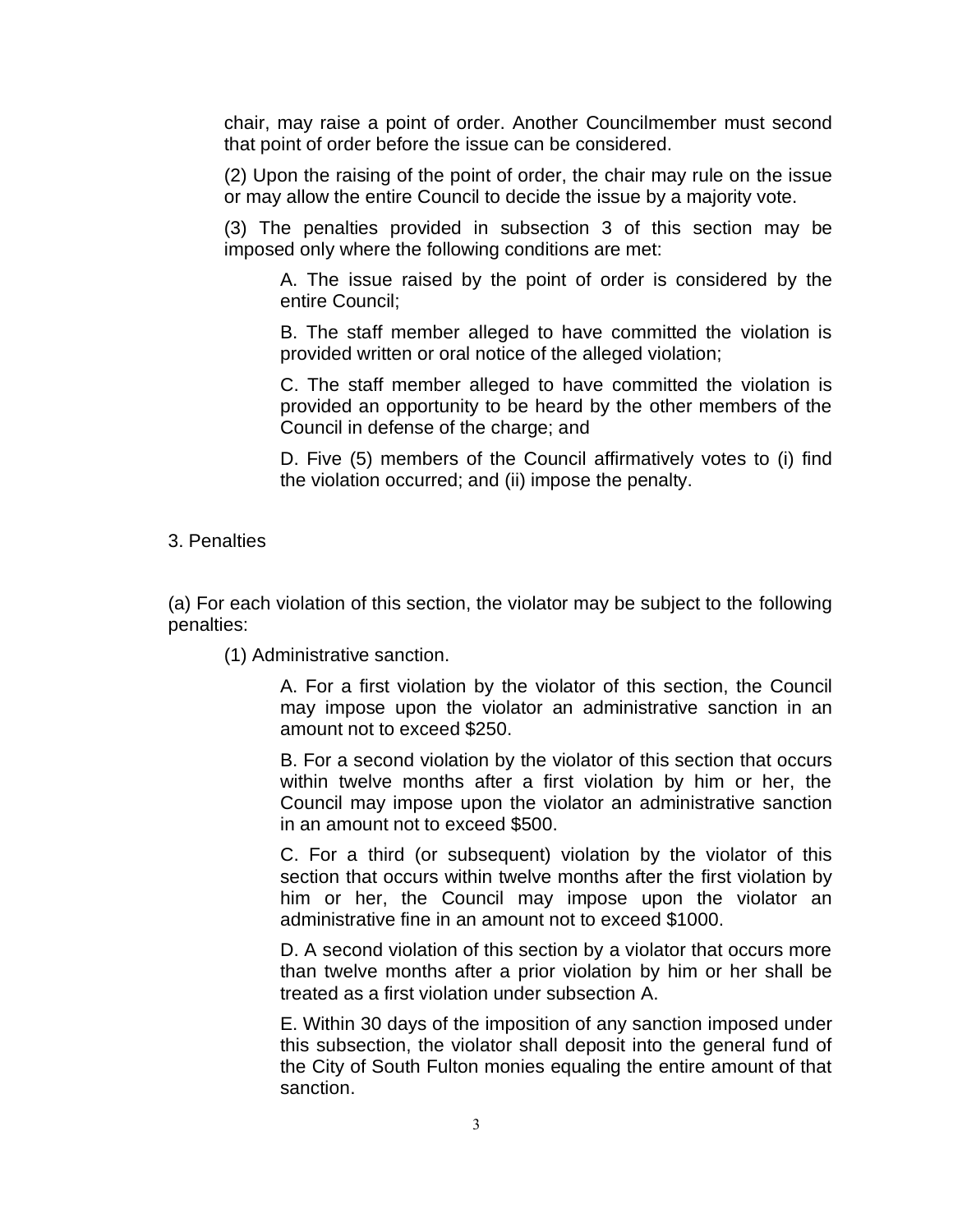F. In the event that the violator does not comply with section  $3(a)(1)(E)$ , the violator's paycheck may be garnished. No garnishment shall withhold more than 50% of the entire fine amount from any single paycheck.

(2) Public reprimand. The Council may publicly reprimand the violator for the offending conduct, which may be an official censure/reprimand expressing the Council's displeasure with the offending conduct. In the event the violator is a member of the Council, such censure/reprimand shall not have any legal effect on that member's ability to continue to serve as a member of the Council.

(b) The penalties provided in this subsection are not mutually exclusive. The Council, in its discretion, may impose either or both penalties for a violation of this section.

(c) The penalties stated in this subsection are in addition to (and do not replace, limit or otherwise alter) any other lawful power provided to the City Council under Georgia law, the City of South Fulton Code of Ordinances, or Robert's Rules of Order, Newly Revised.

(d) For purposes of this section, any of the following actions by a Councilmember or a staff member supports a decision that said person violated subsection (a):

(1) conduct that a reasonable person would find to be hostile, offensive, intimidating humiliating or threatening and is unrelated to a governance or public policy issue presently before the City Council;

(2) conduct that constitutes unlawful harassment or discrimination in violation of state or federal law or this Code;

(3) conduct that references sexual acts, bodily functions or demeans groups of people due to their religious beliefs or race; that is inherently inappropriate for a formal proceeding before the Council; and that a reasonable person would find is vulgar, profane or obscene;

(4) conduct that would tend to incite violence;

(5) conduct that falsely disparages the character or reputation of another Councilmember or a City employee; or

(6) any other conduct undertaken for the purpose of disrupting or undermining the order of any meeting or formal proceeding before the Council.

**Section 2**. It is hereby declared to be the intention of the Mayor and Council that: (a) All sections, paragraphs, sentences, clauses and phrases of this Ordinance are or were, upon their enactment, believed by the City Council to be fully valid, enforceable and constitutional.